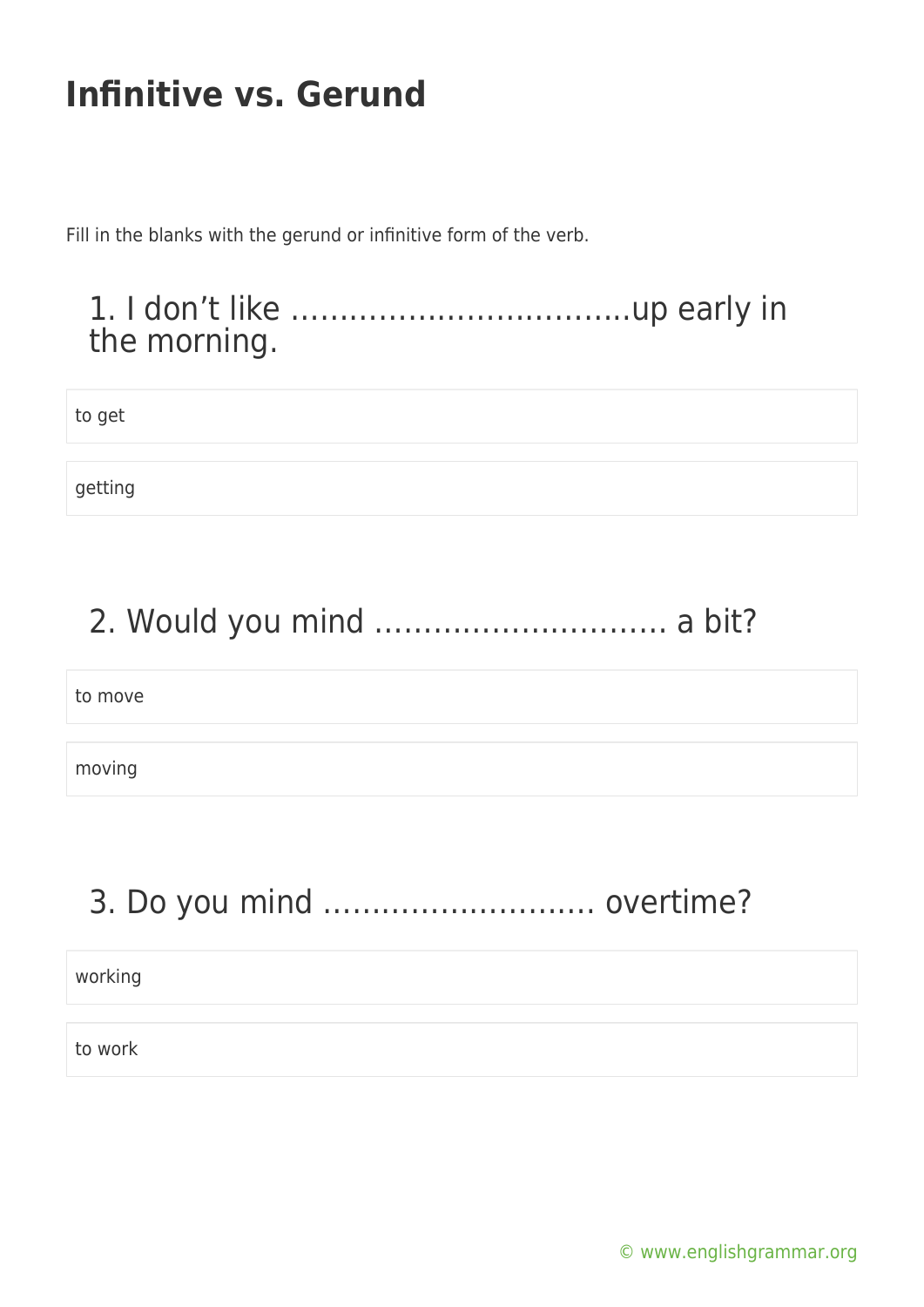### 4. She stopped me from ……………………….

| to go |  |  |
|-------|--|--|
|       |  |  |
| going |  |  |

# 5. I was told ………………………….

waiting

to wait

#### 6. They encouraged him ………………………….. again and again

trying

to try

7. I saw him ………………………….. the tree.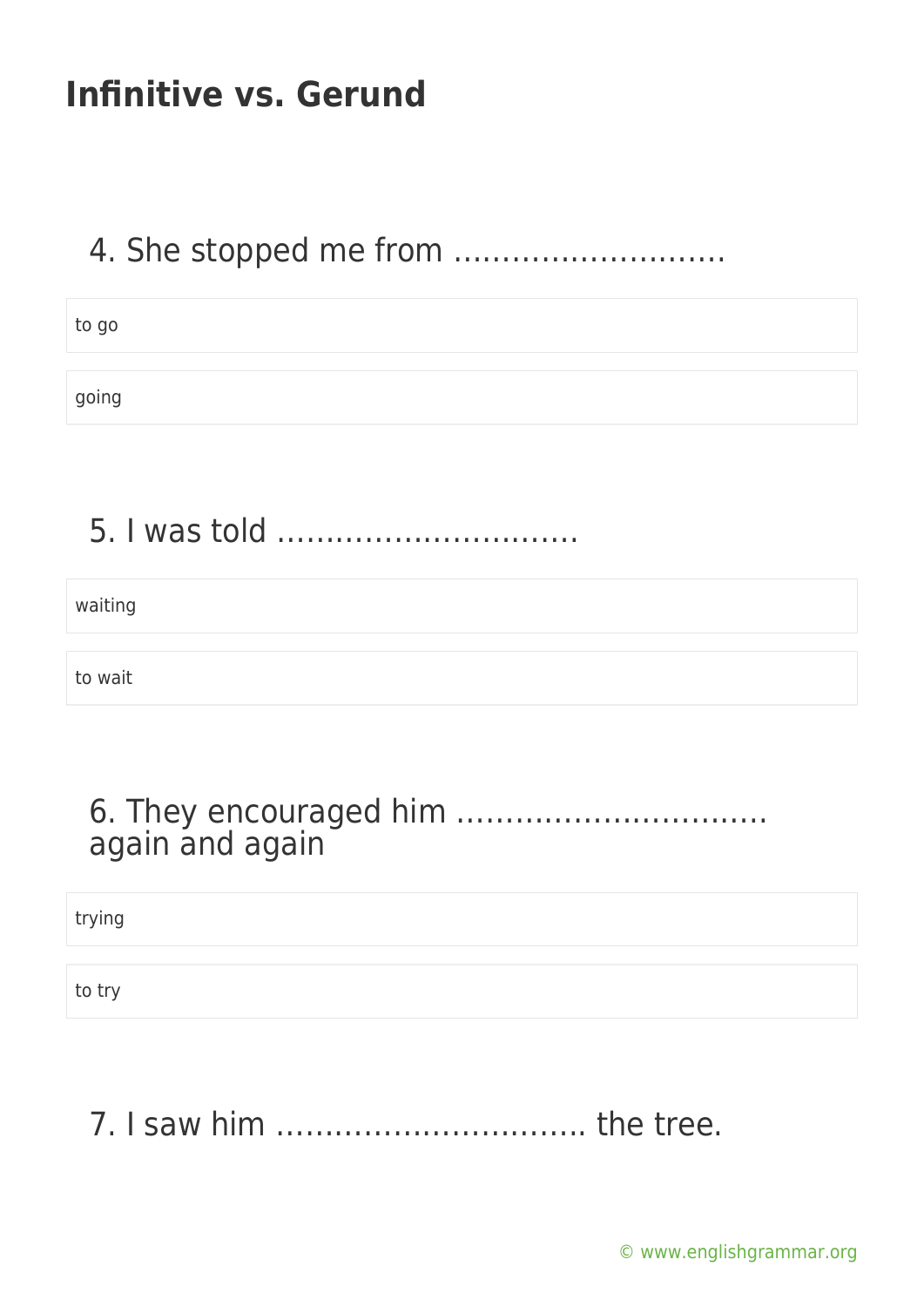to climb climbing

#### 8. I am tired of ………………………………. burgers every day.

eating

to eat

# 9. He is eager ……………………………. successful.

to become

becoming

#### 10. They are desirous of …………………………….. success.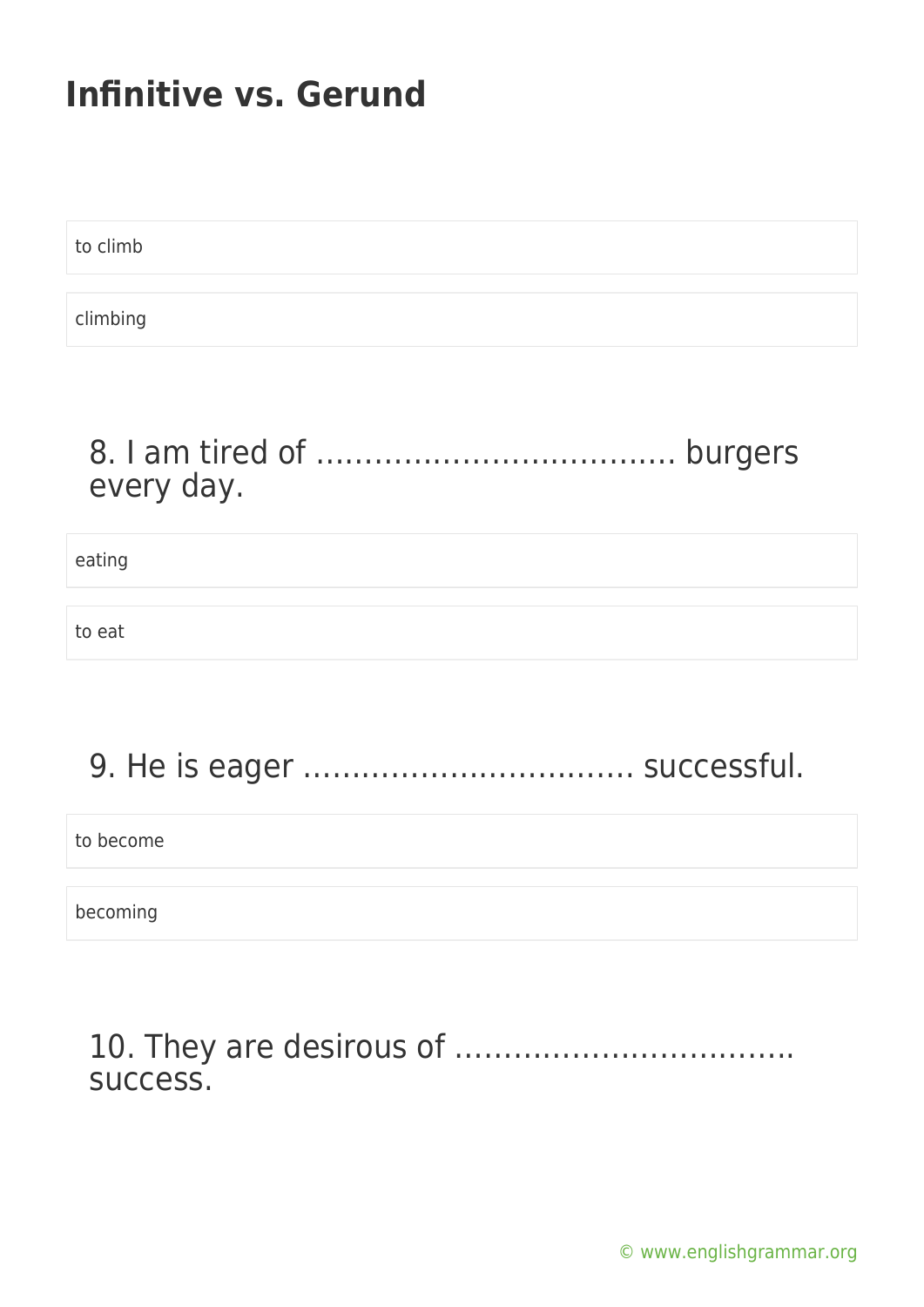to achieve achieving

#### 11. He is capable of …………………………….. the situation.

to handle

handling

# 12. She suggested …………………………. a doctor.

to see

seeing

#### Answers

I don't like to get up early in the morning. Would you mind moving a bit?